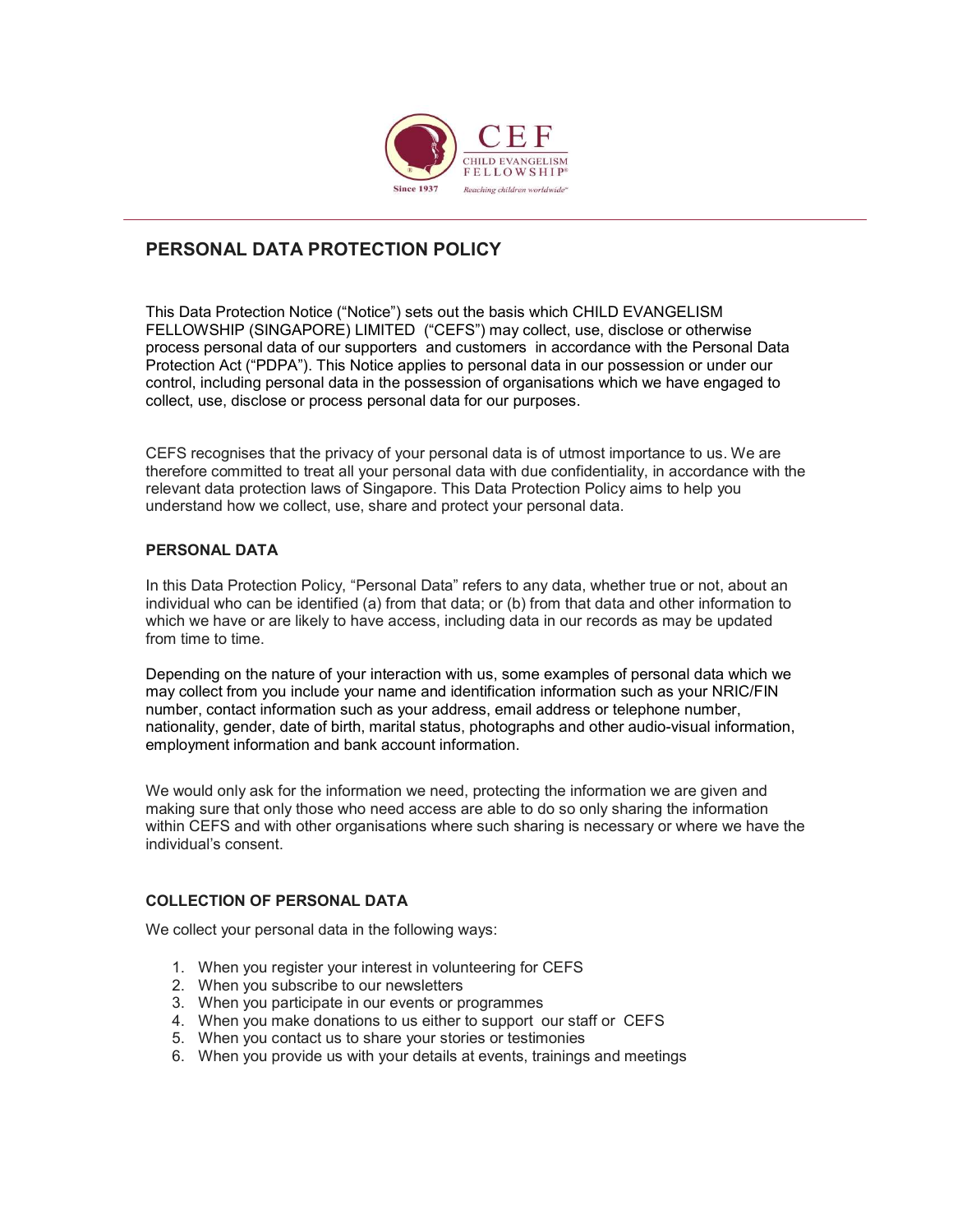## HOW YOUR PERSONAL DATA IS USED

CEFS may use your Personal Data information for the following purposes:

- 1. To contact you for programmes which you have signed up for
- 2. To inform you about programme updates and coming events
- 3. To respond to enquiries pertaining to our programmes
- 4. To send newsletters which you have subscribed to
- 5. To send you appeals for financial support
- 6. We may use your photographs for publicity purposes in our website or newsletters or at our events, training programmes and meetings

We will not use your personal data for purposes other than what we have informed you or which are permitted under local laws and regulations.

We will not disclose your personal data to third parties unless requested by relevant government or law enforcement agencies to comply with any laws, rules, guidelines and regulations or schemes imposed by any governmental authority.

## DISCLOSURE TO THIRD PARTIES

We may disclose your data to third parties (such as churches) in order to facilitate our programmes and events. We would work closely with such third parties, and adopt appropriate security measures in collaboration with them to ensure that your personal information remains secure and confidential.

CEFS may also disclose your information for the following purposes:

- 1. Insurance companies for insurance coverage
- 2. Government agencies which require security clearance
- 3. Churches, other Para-Church and organisations assisting CEFS with logistics and programme facilitation
- 4. Clinics/Hospitals for medical assessment in a medical emergency

We may also be required to share information with government agencies when:

(1) permitted or required by law; or,

 (2) trying to protect against or prevent actual or potential fraud or unauthorized transactions; or,

(3) investigating fraud which has already taken place.

## PROTECTION OF PERSONAL DATA

To safeguard your personal data from unauthorised access, collection, use, disclosure, copying, modification, disposal or similar risks, we have implemented appropriate administrative, physical and technical measures such as up-to-date antivirus protection and the use of privacy filters to secure all storage and transmission of personal data by us, and disclosing personal data both internally and to our authorised third party organisations only on a need-to-know basis.

You should be aware, however, that no method of transmission over the Internet or method of electronic storage is completely secure. While security of your personal data cannot be guaranteed, we strive to protect the security of your personal information and would periodically reviewand enhance our personal data collection procedures.